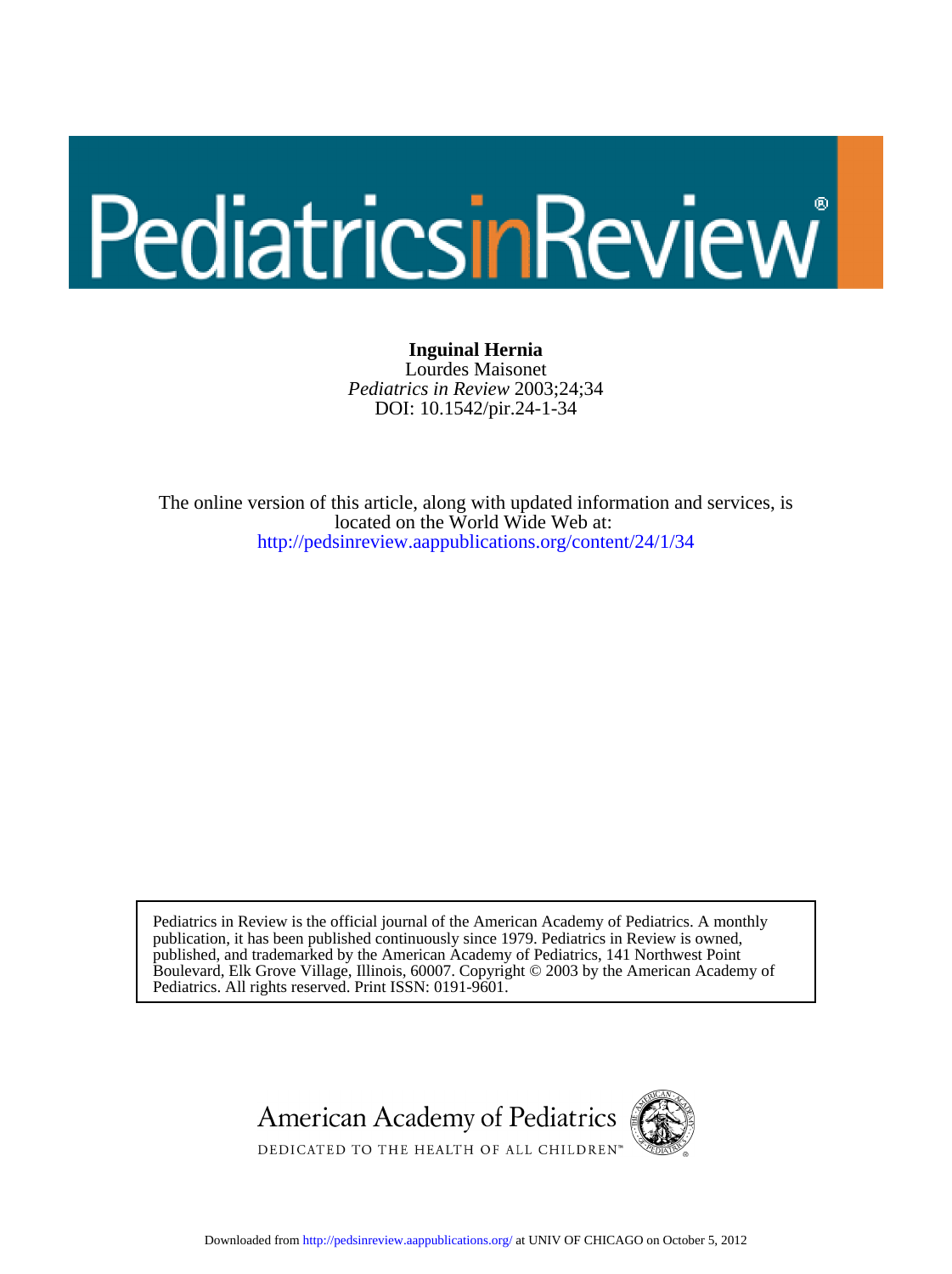detector, nasal air flow meter, heart rate monitor, and a pulse oximeter. More complex instruments may have a pH probe and provide electroencephalographic monitoring. In 1996, criteria were set to standardize PSG interpretation in children. An abnormal study is defined by an apnea index (AI) greater than 1, an apnea/hypopnea index (AHI) greater than 5, blood carbon dioxide levels of 45 mEq/L (45 mmol/L) for more than 60% of sleep time or 50 mEq/L (50 mmol/L) for more than 10% of sleep time, and a minimum oxygen saturation lower than 92%.

Not all children suspected of having OSA require PSG, particularly when the indication for a tonsillectomy and adenoidectomy is already clear. PSG can provide critical information when there

#### is uncertainty about the severity of OSA, in the presence of severe neurologic disease, with a very young child, and with a medical condition that might complicate surgical intervention. The major disadvantages of PSG are its expense and the time required for the study.

*Adriana Matiz, MD Elizabeth A. Roman, MD Children's Hospital at Montefiore Bronx, NY*

**Comment:** As Drs. Matiz and Roman point out, the association between OSA and obesity is not as strong in children as it is in adults. About one third of children who have OSA actually are underweight, which makes sense, considering how failure to thrive might well be the consequence of poor sleep and chronic hypoxemia in a growing organism. The association of massive obesity with hypoventilation, daytime somnolence, and OSA has been called the Pickwickian syndrome. In fact, the syndrome is misnamed. In Dickens' *Pickwick Papers*, the hero, although portly, is neither obese nor somnolent, and he is not remarkable for his snoring. Mr. Wardle's young servant, known as "the fat boy, Joe," has all the appropriate characteristics, but "Joe's syndrome" doesn't have much of a ring.

*Henry M. Adam, MD Editor, In Brief*

# **In Brief**

## **Inguinal Hernia**

- **The Acute Groin in Pediatrics.** Gilchrist BF, Lobe TE. *Clin Pediatr*. 1992;31: 488–496
- **Pediatric Hernias and Hydrocoeles.** Kapur P, Caty MG, Glick PL. *Pediatr Clin North Am*. 1998;45:773–789
- **Evaluation and Management of Inguinal and Umbilical Hernias.** Katz DA. *Pediatr Ann*. 2001;30:729–789

**Hernia Survey of the Section on Surgery of the American Academy of Pediatrics.** Weiner ES, Touloukian RJ, Rodgers BM, et al. *J Pediatr Surg*. 1996;31:1166–1169

An inguinal hernia is a protrusion into the groin of a portion of an abdominal organ or tissue (most commonly small bowel) through a persistently patent processus vaginalis. In the pediatric population, the incidence ranges from 1% to 4%. Children present most frequently with inguinal hernia during infancy, and perterm infants in particular

have an increased occurrence. Affected boys greatly outnumber girls, and often there is a positive family history. Patients who have abdominal wall defects (exstrophy of the bladder, prune belly syndrome), connective tissue disorders (Ehlers-Danlos syndrome), chronic respiratory disease (cystic fibrosis), or undescended testes are at especially high risk for inguinal hernias. Any process that causes an increase in intraabdominal pressure, such as ascites, peritoneal dialysis, or ventriculoperitoneal shunting, may make apparent a previously unrecognized inguinal hernia.

There are three types of inguinal hernia: indirect, direct, and femoral. Indirect hernias, which enter the inguinal canal through the abdominal (internal) inguinal ring, are most common in children, accounting for more than 95% of cases, and most frequently are located on the right side. In about 10%

of cases, there are bilateral hernias. Usually the content of the hernia is bowel, but in females an ovary or fallopian tube may be found.

Often the suspicion of a hernia arises when parents give a history of an intermittent bulge in the groin. Although inguinal hernias do not cause discomfort unless they become incarcerated, some parents report that their child seems fussier when the bulge protrudes.

When examining a patient who may have a hernia, the pediatrician should have the child lie supine. If no inguinal mass or asymmetry is observed, several simple maneuvers can help make the hernia protrude: having the child stand and perform a Valsalva maneuver or stimulating an infant to cry. A spermatic cord that feels thicker on one side than the other when gently palpated near the pubic tubercle (silk glove sign) is evidence of a reduced hernia.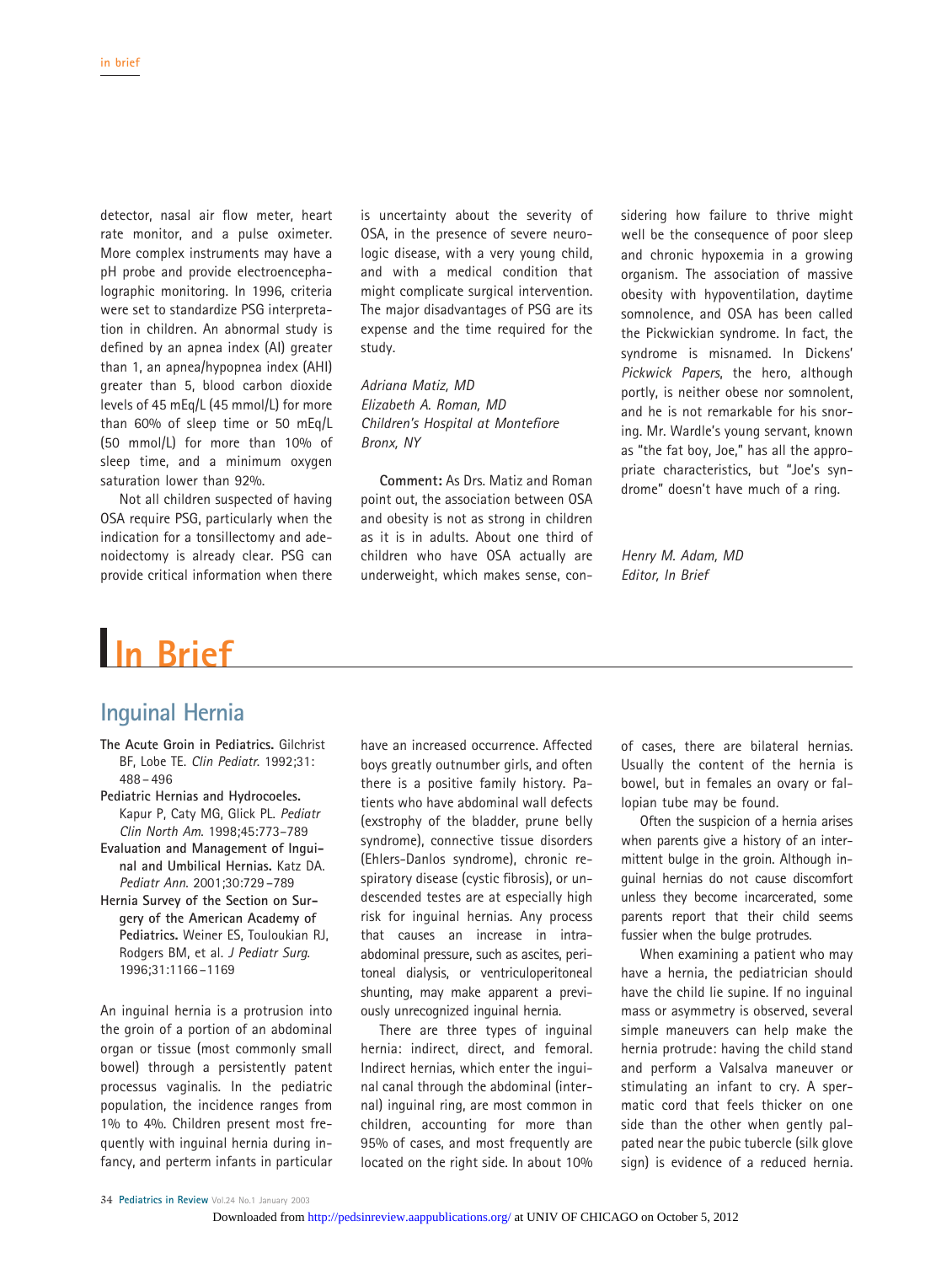Even in the absence of any physical findings indicative of an inguinal hernia, a suggestive history given by the parent is sufficient reason to consult a surgeon.

Besides a hernia, the differential diagnosis of an inguinal mass includes a hydrocele, testicular torsion, lymphadenopathy, and tumor. Patient evaluation is guided initially by the history, including whether the mass is acute or chronic, its location, and whether it is accompanied by pain.

Reducible inguinal hernias generally do not cause discomfort, and the intermittent inguinal or scrotal swelling reported by parents usually has persisted for some time. Similar to hernias, hydroceles are scrotal in location and do not cause discomfort. Although they may enlarge through the course of the day, hydroceles most commonly do not reduce fully. Transillumination is not reliable in distinguishing between a hydrocele and a hernia; especially in infants, hernias can be translucent. A boy who has testicular torsion presents with sudden, severe pain and acute swelling of the scrotum. If a hernia incarcerates, the clinical picture

can be similar, including acute onset of pain, often with vomiting, and an irreducible mass. An enlarged lymph node may appear suddenly as a mass in the inguinal area, usually associated with a local infection. Lymphoma also may present in the inguinal area as an enlarging, nonresolving lymph node that is firm and rubbery.

In most cases, findings from the history and physical examination are sufficient to establish the presence of an inguinal hernia. Radiographic studies are not usually helpful. Once the diagnosis is confirmed by a surgeon, an elective operative repair should be scheduled. If the hernia is incarcerated, it must be reduced immediately to avoid strangulation, necrosis, and perforation. Manual reduction of an incarcerated hernia involves keeping the child as calm and comfortable as possible, using sedation and analgesia as needed. The patient should be placed in a Trendelenburg position, and if gentle manipulation with upward pressure does not reduce the mass, immediate surgery is indicated. Even with manual reduction, the risk for reincarceration is sufficiently high to warrant urgent, if not immediate, repair.

The surgical procedure performed to repair an inguinal hernia is a high ligation of the hernial sac. Investigation of the contralateral side for possible hernia is still debated because the incidence of bilateral involvement is only about 10%. Preterm infants and those who have a positive family history or left-sided hernias are at increased risk for bilateral involvement. A survey of the Section on Surgery of the American Academy of Pediatrics found that 65% of surgeons routinely explore the contralateral inguinal area in boys younger than 2 years of age and 84% do so in girls younger than 4 years old.

In general, the operative outcome of an inguinal hernia repair is good. Postoperative complications occur most frequently after repair of an incarcerated hernia. Early diagnosis and treatment of inguinal hernia is the key to avoiding complications.

*Lourdes Maisonet, MD Children's Hospital at Montefiore Bronx, NY*